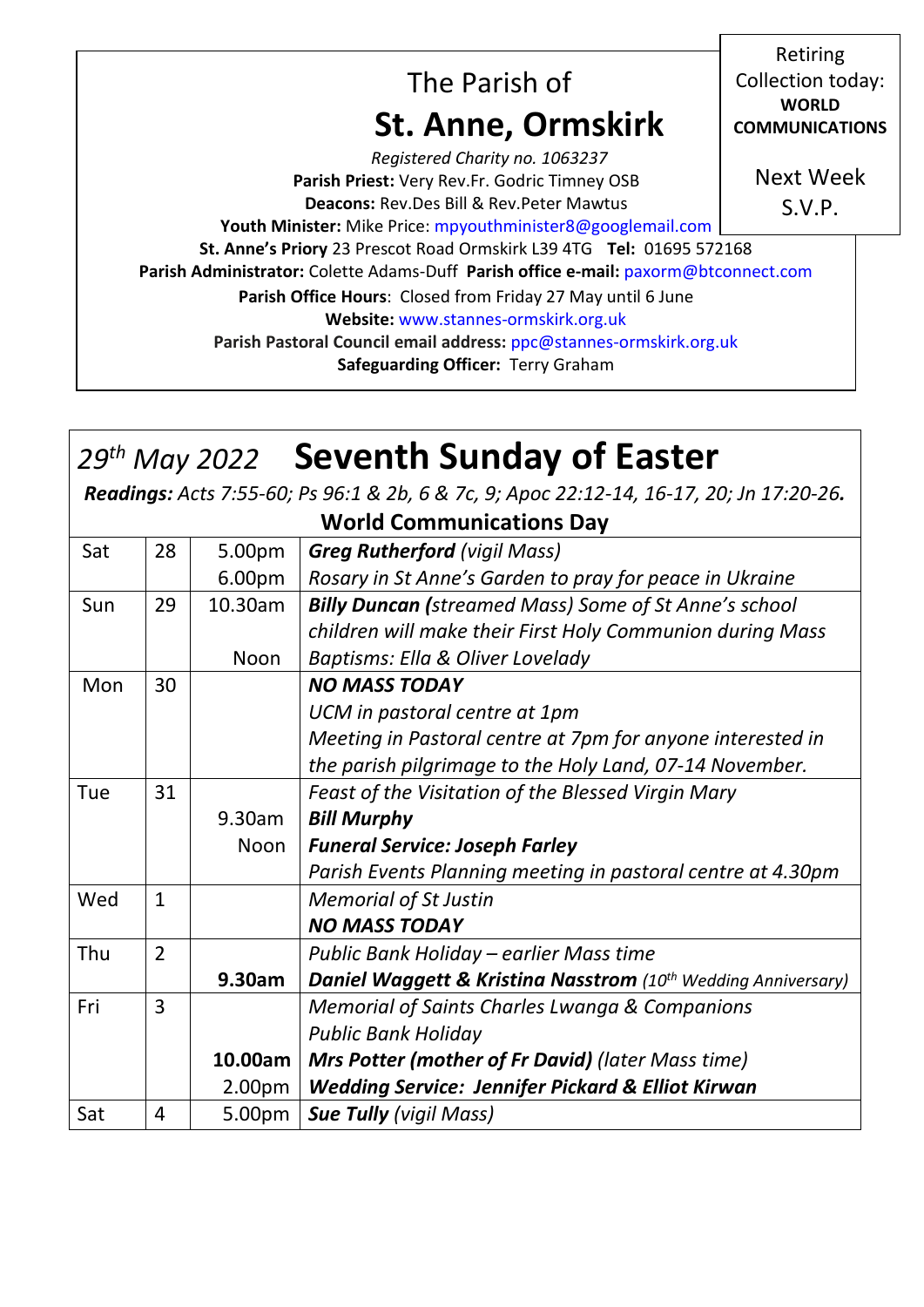*This bulletin was completed on Thursday 26 May so please be aware, Mass times may change if a funeral occurs.*

Retiring Collection 4 & 5 May

### **St.Vincent de Paul Society.**



| <b>Pentecost Sunday</b>                                                       |                     |             |                                                                |  |  |
|-------------------------------------------------------------------------------|---------------------|-------------|----------------------------------------------------------------|--|--|
| Readings: L1 Acts 2:1-11; Ps 103: 1ab & 24ac, 29bc-30-31 & 34; 1 Cor 12:3b-7, |                     |             |                                                                |  |  |
|                                                                               | 12-13; Jn 20:19-23. |             |                                                                |  |  |
| Sun                                                                           | 5                   | 10.30am     | <b>Stuart Hurst (streamed Mass) Some of St Anne's School</b>   |  |  |
|                                                                               |                     |             | children will make their First Holy Communion during Mass      |  |  |
|                                                                               |                     |             | Jubilee Big Lunch in pastoral centre from 12 noon till 2pm     |  |  |
| Mon                                                                           | 6                   |             | Memorial of Our Lady, Mother of the Church                     |  |  |
|                                                                               |                     | 9.30am      | <b>Maeve Spollen</b>                                           |  |  |
|                                                                               |                     |             | S.V.P. meeting in pastoral centre at 8pm                       |  |  |
| Tue                                                                           | $\overline{7}$      | 9.30am      | <b>Fr Basil Walker</b>                                         |  |  |
|                                                                               |                     |             | Prayer Group in pastoral centre at 10.30am                     |  |  |
|                                                                               |                     |             | St Anne's Players in pastoral centre at 7.15pm                 |  |  |
| Wed                                                                           | 8                   | 9.30am      | <b>Holy Souls</b>                                              |  |  |
| Thu                                                                           | 9                   |             | Feast of Our lord Jesus Christ, the Eternal High Priest        |  |  |
|                                                                               |                     | 11.00am     | <b>Holy Hour</b>                                               |  |  |
|                                                                               |                     | <b>Noon</b> | <b>Neil Bradshaw</b>                                           |  |  |
|                                                                               |                     |             | <b>Funeral Service at West Lancs Crematorium</b>               |  |  |
|                                                                               |                     |             | at 12 noon for Ronald (Ron) Whitby                             |  |  |
| Fri                                                                           | 10                  | 9.30am      | <b>David Sumner</b>                                            |  |  |
|                                                                               |                     |             | Lourdes Group Race Night in pastoral centre at 7pm             |  |  |
| Sat                                                                           | 11                  | 5.00pm      | <b>Memorial of St Barnabas</b>                                 |  |  |
|                                                                               |                     |             | <b>Elizabeth &amp; Richard Price (vigil Mass)</b>              |  |  |
| Sun                                                                           | 12                  |             | Solemnity of the Most Holy Trinity                             |  |  |
|                                                                               |                     | 10.30am     | <b>Francis Hughes (streamed Mass) Some of St Anne's School</b> |  |  |
|                                                                               |                     |             | children will make their First Holy Communion during Mass      |  |  |
|                                                                               |                     | Noon        | Baptisms: Reuben Power & Viola & Scott Quick                   |  |  |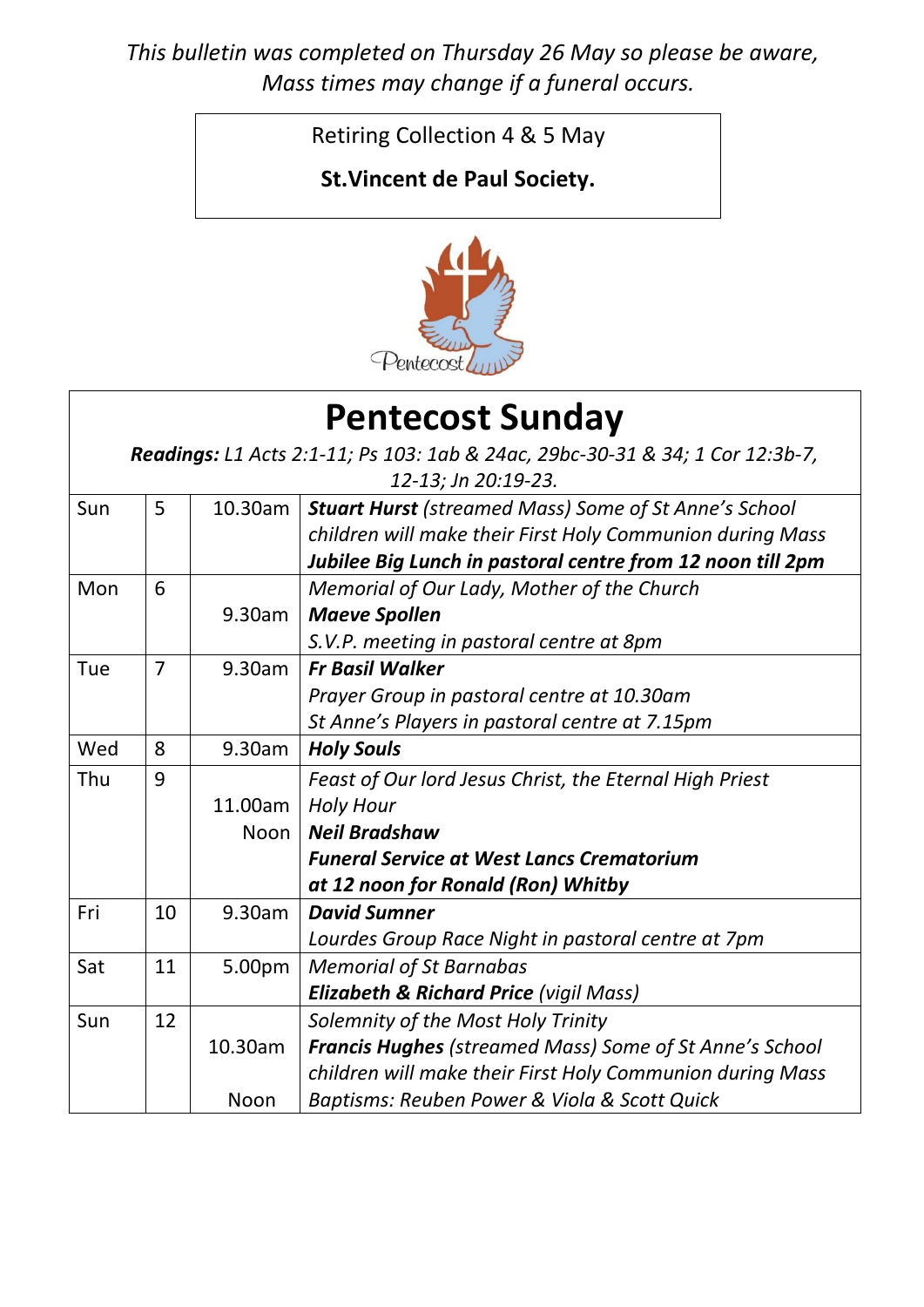

#### *Dear Parishioners & Friends*

A few weeks ago, when some children from St Anne's Primary School were at Mass, I asked them if they had noticed that the priest wears different coloured vestments at various times of the year. They began to tell me what the colours were and when I asked them why they were different I was taken aback when one boy answered immediately that the different colours represented the seasons that are celebrated according to the liturgical year! I think that boy was 8.

We are now at the end of the Easter season and are in the days between the feast of the Ascension which we celebrated on Thursday, and Pentecost next Sunday, the coming of the Holy Spirit. In one sense, we are stepping into our futures, taking with us the events in Jesus' life and his teaching, because the season of the 'ordinary time of the year' continues from Pentecost until Advent at the end of the year.

What we are doing over the Church's year is to walk with Our Lord through his lifetime, from the heralding of the coming of the Christ with John the Baptist, through His birth and growing up, to his death, resurrection and ascension; and then we live out the reality of the mystery of Jesus' life and death on earth. It is a pattern which we celebrate every day, but the liturgical seasons help us to focus on particular aspects of the mystery of our relationship with the Trinity. We are blessed to have these 'liturgical nudges' to enable us to grow in our faith and thereby come closer to God. The major seasons up to now provide nourishment for the months ahead.

Godric 038

#### **Parish Volunteers Co-ordinator**

We are looking for someone who would be willing to be a volunteer co-ordinator. In the light of the recent report from our insurers we need to update the list of volunteers and their roles and to co-ordinate and support them. Please contact Fr Godric or the parish office.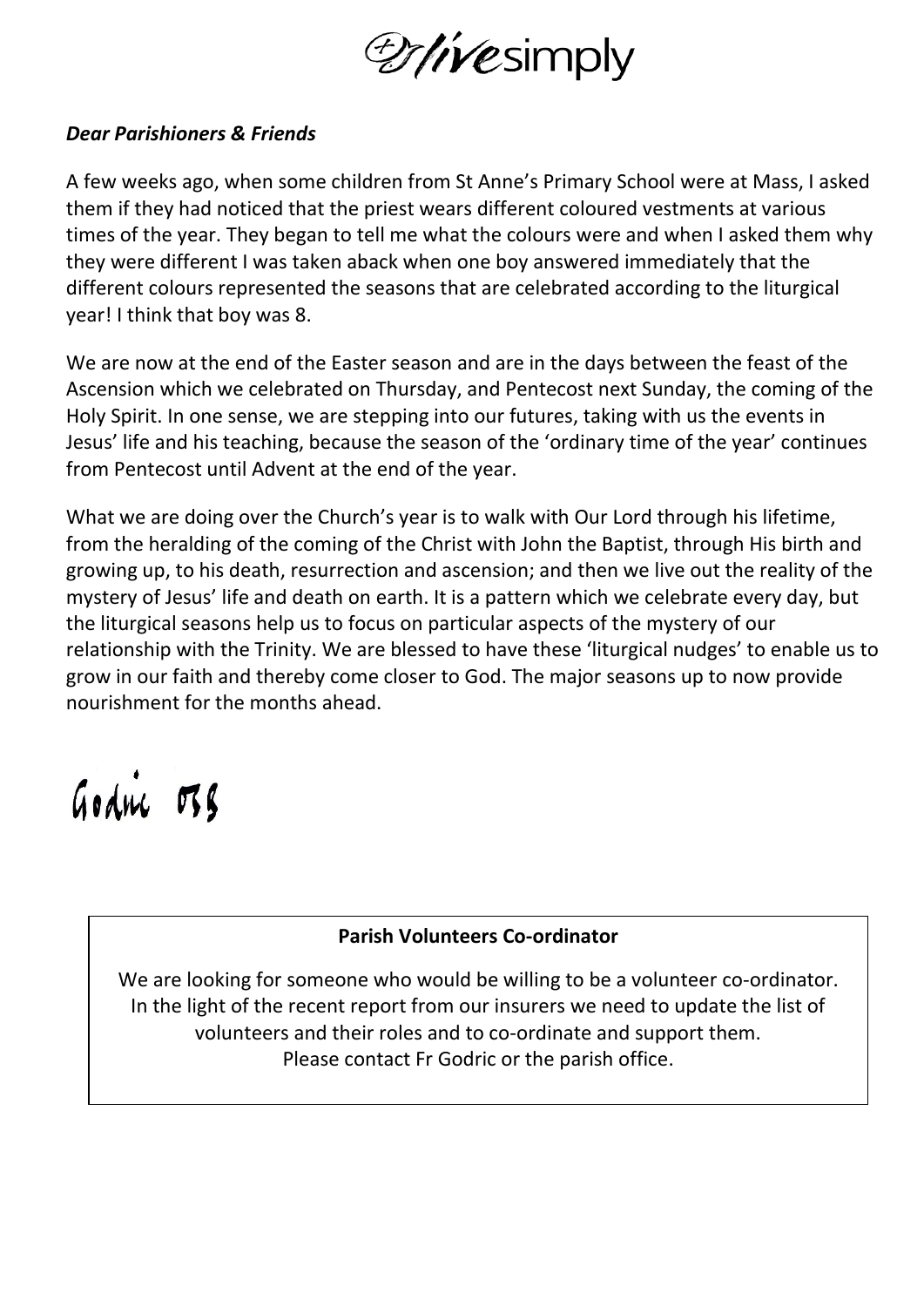#### *Anniversaries (Last 10 yrs up to Sat 11 June 2022)*

*Margaret Harrocks, Philip Gough, Christina Vaughan, Dorothy Murphy, Mary Sheila Deevey, Francis Allt, Mary (May) Shelvey, Ambrose Ennis, Joseph Croft, Moira (Maureen) Ann Gray, Beatrice McGlasson-Hostler, Eileen Wright, Hazel Farini, William Joseph Murphy, George Maurice Roberts, Lee Anthony McHale, John Francis Kearns, Frances Bennett, William Winstanley, Anne Marie Hughes, Dorothy Kirwan, Gerrard Dennis Farini, Frank Sharp, Eva (Nell) Eccleston.*

#### *Please pray for the sick in our parish:*

*Anne Ashcroft, Jane Ashton-Campbell, Teresa Blaney, Derek Campbell, Nicola Carroll, Eileen Culpin, Jean Daunt, Agnes Dawes, Mike Devlin, Maria Gibbons, George Grimes, Stephen Hankin-Hallsworth, Fr Anthony Hayne, Jim Holland, Sue Jacobs, Margaret Johnston, Sheila Lavin, Hughie McGinley, Pat Pope, Stella Potter, Margaret Rainford, Dougie Ross, Gregory Rutherford, Mark Sellek, Irena Small, Deborah Smith, Frances Smith, Maureen Taylor, Per Tinberg, Fr Gerry Tuite, Marcella Varey, Tony Walsh, David Whittaker.*

#### *Recently sick of the parish: Sid Moy. Please pray for the repose of the soul of Ronald Whitby who died recently.*

## **CAN YOU HELP?**



An Appeal for Photographs of St. Anne's Parish

On the Family Fun Day on 16th July, (details in this bulletin), there will also be displays of photographs in the Pastoral Centre.

We do already have some photos of events of the past and present, but we would love to show more of how it used to be in St. Anne's parish. Do you have photographs of First Communion groups, May processions, Parish gatherings and visitations?

If anyone has some gems hidden away, would you be willing to lend them to us? We wouldn't need to display the original photographs as they would be photocopied to put on boards for people to see. The originals would be returned to their owners as soon as possible.

If you are able to help, could you put your photographs in an envelope and leave them in the safe hands of the Parish Office? Please include your name and contact details for the envelope to be returned. Any information to go with the photos would be much appreciated. People are fascinated by times past, and it would be lovely to be able to share your memories with them.

*St. Anne's PPC*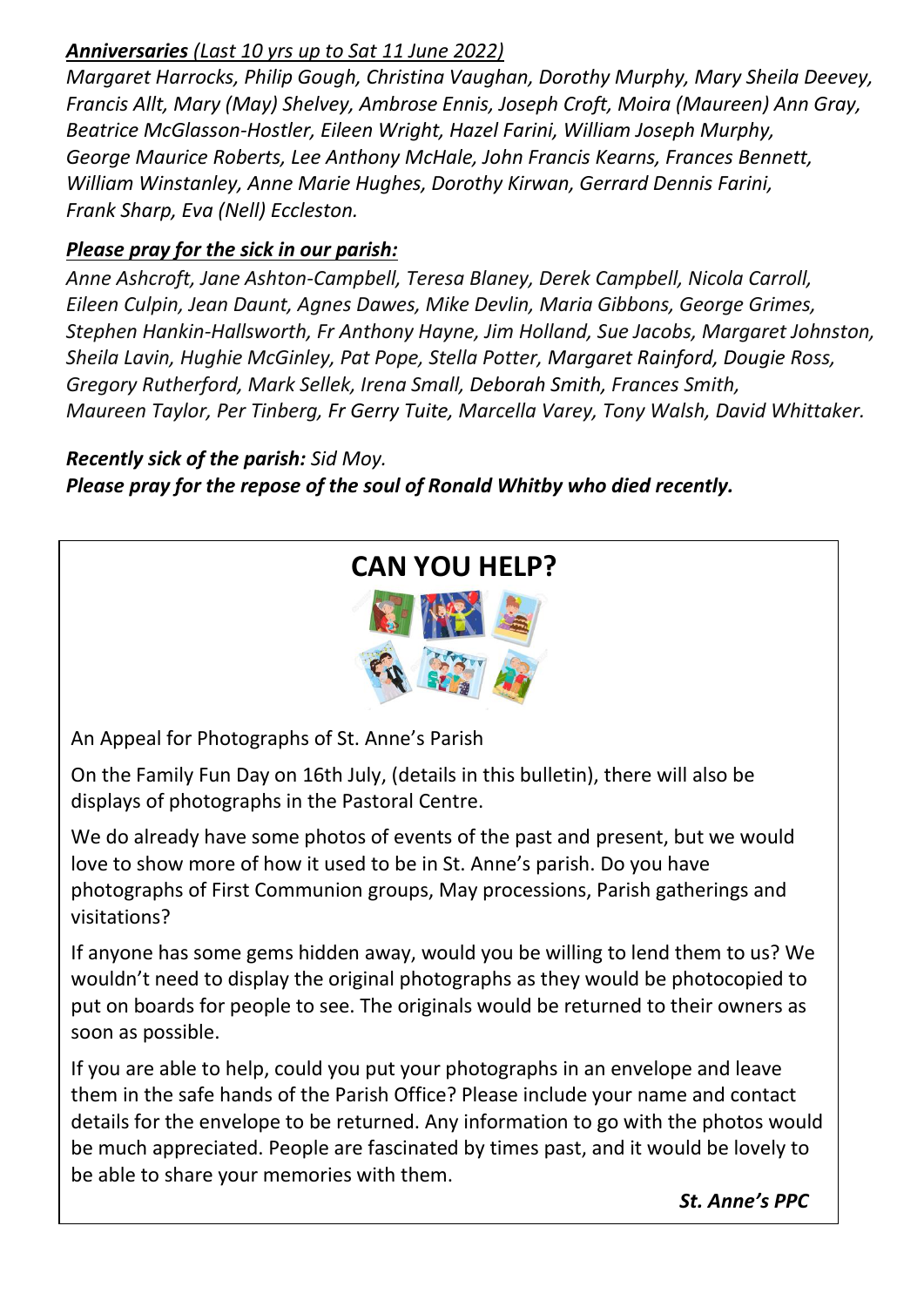## **St Anne's News**

**This weekend:** Retiring collection for World Day of Social Communications. Donations from this collection go to "communicate news relating to every aspect of the life of the Catholic Church and her people - through websites, publications and social media channels.." From the Catholic Bishops of England and Wales.

**UCM dates for your diary:** Mon 30th May "your favourite joke", Mon June 6th, Diamond Jubilee Party, light lunch at 1p.m. followed by royal quiz, games & fun. Day Trip on 4th July - Visit historic Georgian Lytham Hall for guided tour and refreshments before moving on to Stanley Park Art Deco Cafe Blackpool for a scrumptious afternoon tea, with free time to explore the beautiful gardens Coach leaves PC at 9.05 Monday 4th July returning approx 6p.m. Cost £42. Please contact Pat 578264 or 07501925388 for more details or to book. *Pat Harwood*

**Monday 30 May at 7pm** in the pastoral centre lounge, there will be a meeting for anyone interested in the parish pilgrimage to the **Holy Land,** 07-14 November. Just turn up! No commitment required at this stage.

**Prayer Group:** There is no Prayer Group on Tuesday 31<sup>st</sup> May.

**Weekend of 4 & 5 June:** Retiring collection for the St Vincent de Paul Society

**The parish office is closed from Friday 27 May until Monday 6 June.**

## **Support for the refugees and asylum seekers in Skelmersdale.**

#### **Items that are needed and much appreciated.**

- Tinned fish…Cooking oil…Coffee…
- Long-life milk…Sugar…Fruit and nut mix
- Toothpaste…Toothbrush…Shower gel…Deodorant…
- Gillette blue II type razors…Shampoo

Please leave in the box at the back of church.

**Matthew Wright is also seeking fully working adult bicycles for refugees and asylum seekers. If you can help, please contact him on 07974 574145**

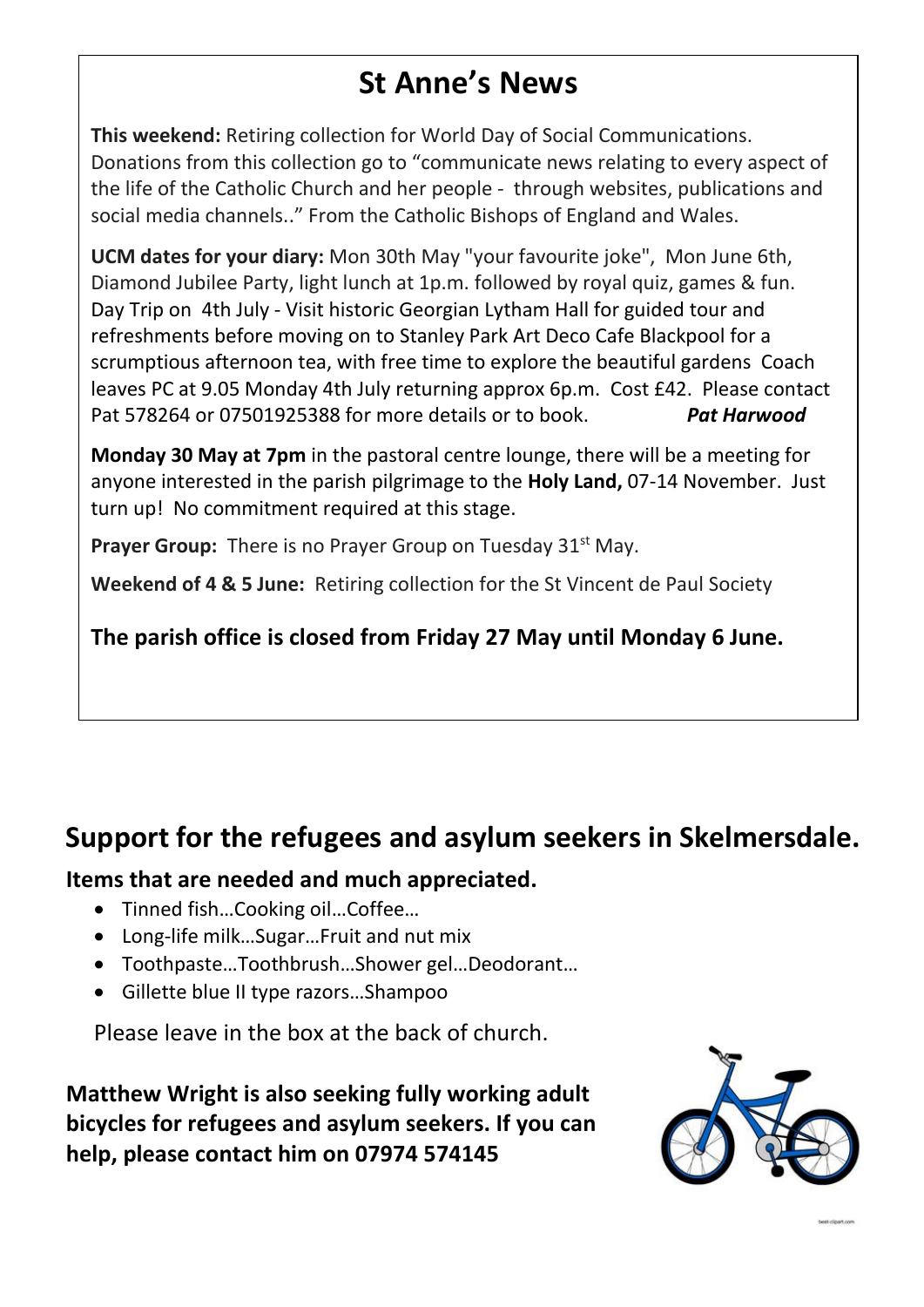On Monday **30 May at 7pm** in the pastoral centre lounge, there will be a meeting for anyone interested in the parish pilgrimage to the Holy Land, 07-14 November. Just turn up! No commitment required at this stage.

## **HOLY LAND PILGRIMAGE**



Dates 7-14 November 2022

#### **Booking Forms available at the back of church or please contact the parish office.**

Cost: (At present exchange rate) Accommodation per person in double room for 8 days, half board - £900; single room supplement - £238

Not included:

Flights. At the moment Easyjet return from Manchester toTel Aviv about £210 Travel Insurance (individuals must book their own insurance) Covid test (if still applicable) Travel to and from Manchester airport (we can share transport) Tips for hotels and restaurants



**R.C.I.A, 2022-2023**

St. Anne's programme for the Rite of Christian Initiation of Adults begins again soon. This course is aimed at adults who are considering becoming Roman Catholics and runs from June 2022 to the spring of 2023.

Further information will be given out at Masses on 18 and 19 June

The first session will be in the Pastoral Centre at 7.30 on **Tuesday 21 June.**

If you know of anyone who might be interested in the course, please ask them to contact the Parish Office: [paxorm@btconnect.com](mailto:paxorm@btconnect.com) *Will Daunt*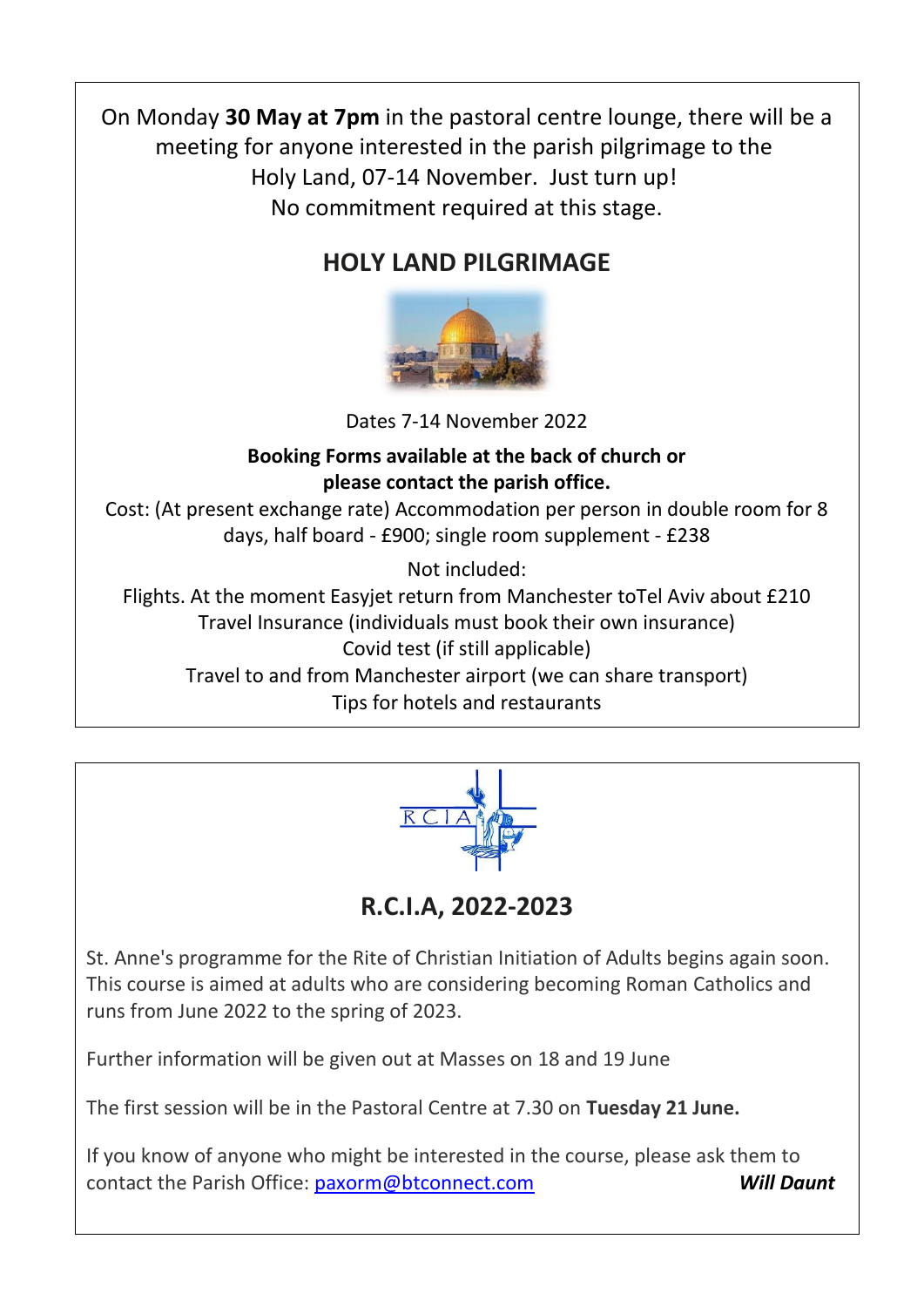

As the ongoing conflict in Ukraine continues to occupy our thoughts and prayers, the Archdiocese response to the Ukraine crisis has set up various forms of support.

We will be updating our [website](http://www.liverpoolcatholic.org.uk/ukraine-support) and [Facebook,](https://www.facebook.com/liverpoolarchdiocese) [Instagram](https://www.instagram.com/liverpoolarchdiocese/) and [Twitter](https://twitter.com/lpoolcatholic) pages with updates.

#### ш **Details for giving**

 $\blacktriangleleft$ 

Ш

Z

R A

 $\overline{\textbf{Y}}$ 

**U K R A I N E A P P E A L** 1. via text details below. Δ. 2. By bank transfer to Account name: Archdiocese of Liverpool Sort code: 40-29-12 Account: 01551493 n. Reference: Help Ukraine 3. Or by cheque made payable to "Archdiocese of Liverpool" and with "Help Ukraine"  $\blacktriangleleft$ written on the reverse, these can be sent to Finance Department: St Margaret Clitherow Centre, Liverpool Archdiocesan Office, Croxteth Drive, Liverpool, L17 1AA

**Donate to Ukraine** 

Text HELPUKRAINE to 70085 to donate £2 Text HELPUKRAINE to 70450 to donate £3 Text HELPUKRAINE to 70460 to donate £5 Text HELPUKRAINE to 70470 to donate £10

Prayer resources available at: [www.liverpoolcatholic.org.uk/ukraine-support](http://www.liverpoolcatholic.org.uk/ukraine-support)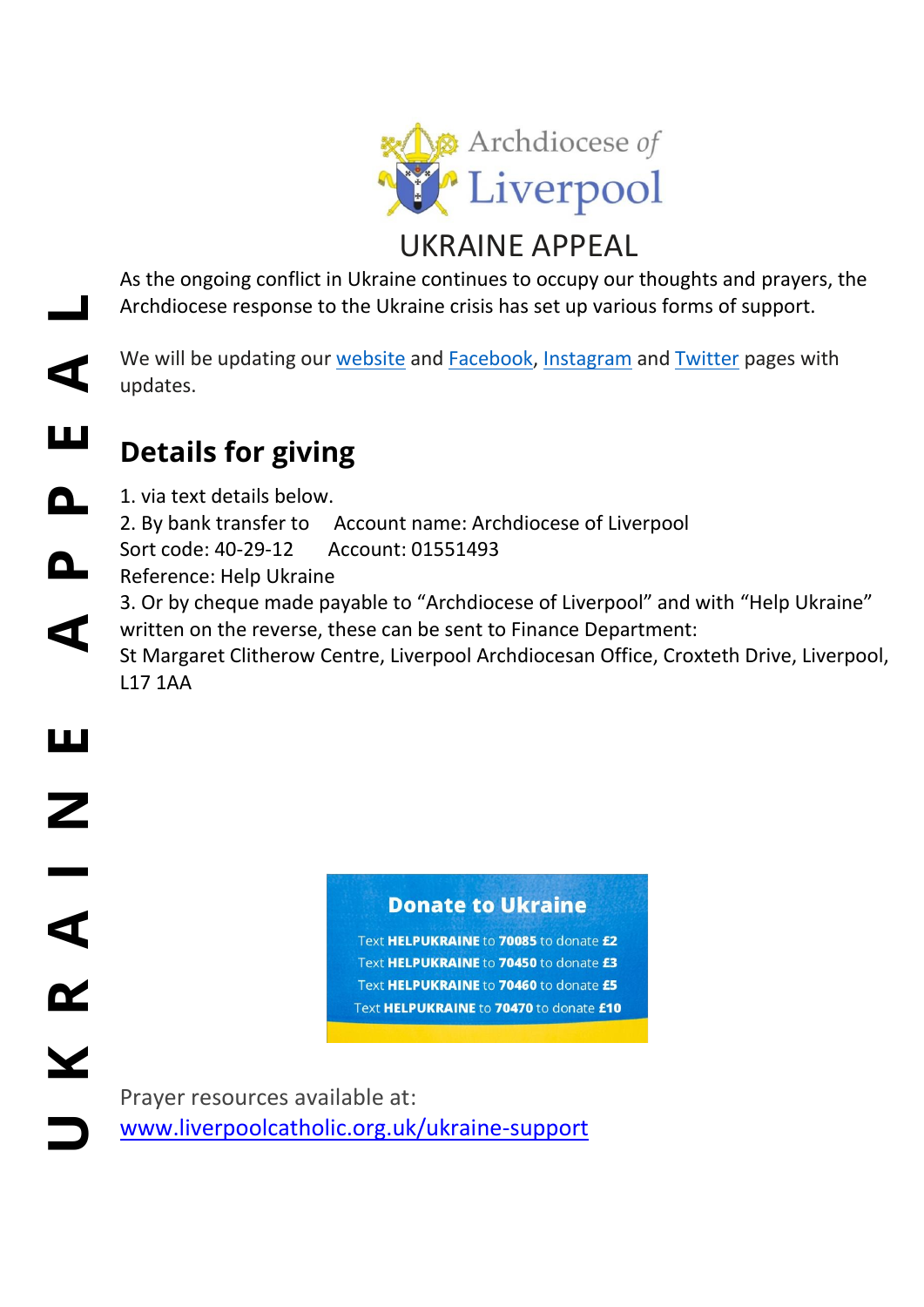

37<sup>th</sup> Ormskirk (St. Anne's) Scout Group are celebrating the Platinum Jubilee of Her Majesty Queen Elizabeth II, by hosting a

## Jubilee Big Lunch



## **On Sunday 5th June in St. Anne's Pastoral Centre 12 noon until 2 p.m.**

We want to especially encourage parishioners who may not have been to an event in the parish for some while to come along. There will be people at the door to welcome you and to introduce you to others.

So, whether you are on your own, in a couple or in a larger group, all are welcome.

If you know someone who would enjoy the event, do ask them too. Just email me at [Annegilham@gmail.com](mailto:Annegilham@gmail.com) with your information or have a word with me to let me know that you're interested. If you're not on email do phone the parish office and ask for your details to be passed on. Places are limited so why not get in touch now?

*Anne Gilham. 37th Ormskirk (St Anne's) Scout Group.*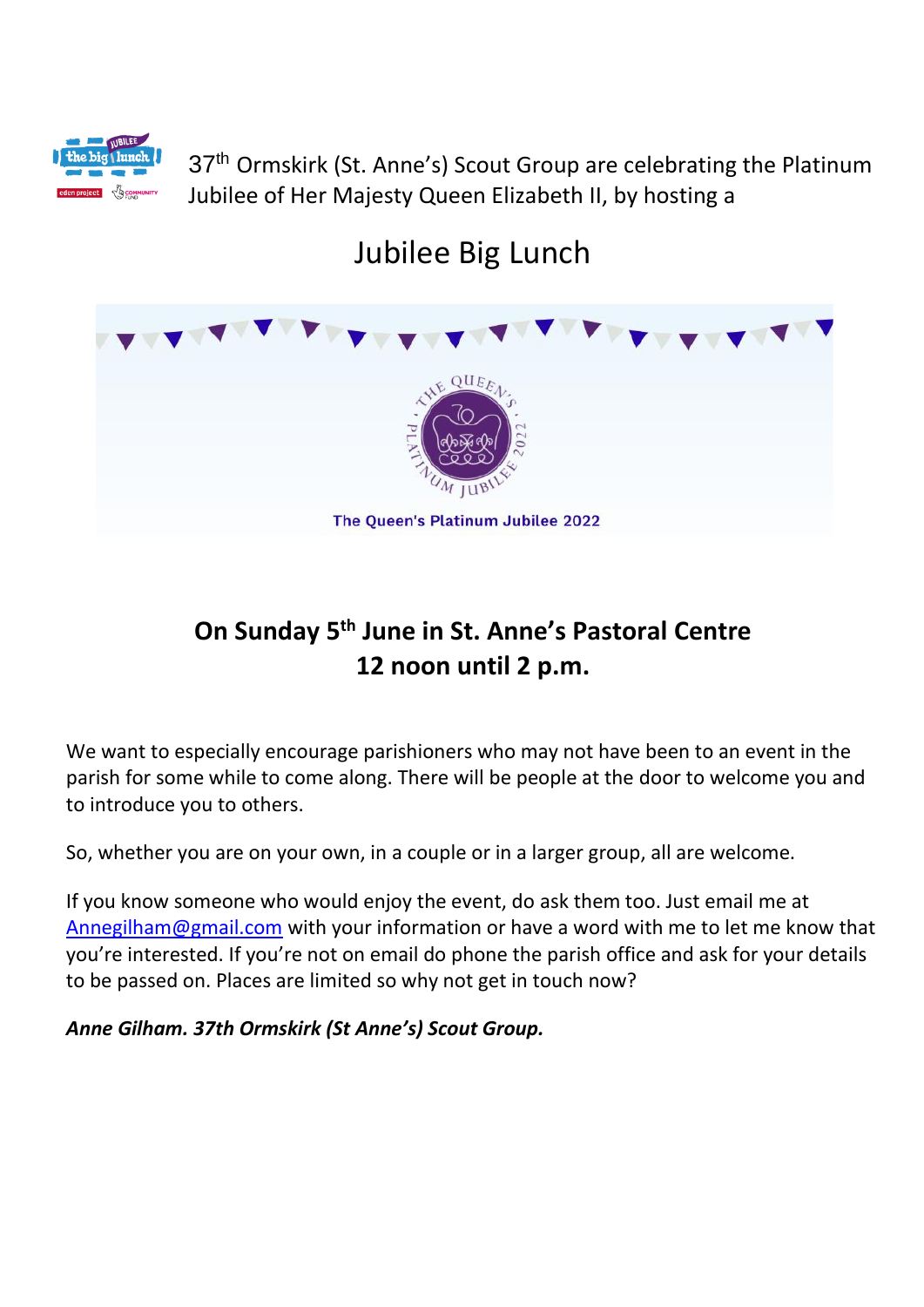

### **Dates for you Diary.**

#### **Parish Summer Events.**

Thank you to everyone who put forward ideas for parish events. Do please make a note of the following dates. Details of each event will come later.

If you missed out attending the first Planning meeting earlier this month then please do come along to the Pastoral Centre for an hour on Tuesday 31st May at 4.30pm to see how you can help and be involved.

**Saturday 25th June.** 2 to 4.30pm. Summer tea party in the Hall. Also, a chance to visit the church from 1pm to 4pm and to try out the tree trail around the grounds. (Details below).

**Saturday 16th July.** An afternoon of Family fun. 12.30 to 4pm.

**Saturday 20th August** and **Sunday 21st August.** Both Masses will be outdoors.

**Saturday 24th September**. 6pm. Volunteers party.

**Sunday 25th September**.10.30 Mass outdoors. Celebrating harvest and Creation Time.

**Sunday 2nd October**. 3pm. Marking the end of Creation Time. Blessing of animals.

#### **Parish Event Saturday 25th June.**

Between 2pm and 4.30pm. Everyone is invited to drop into the Hall of the Pastoral Centre for a Summer Tea Party. Enjoy tea and cakes and a chat.

From 1pm to 4pm there will also be an opportunity to visit the church to take a closer look at the stained-glass windows, the architecture and some of the vestments in use.

And if you haven't completed the Tree Trail, try that out too on a leisurely walk around the grounds.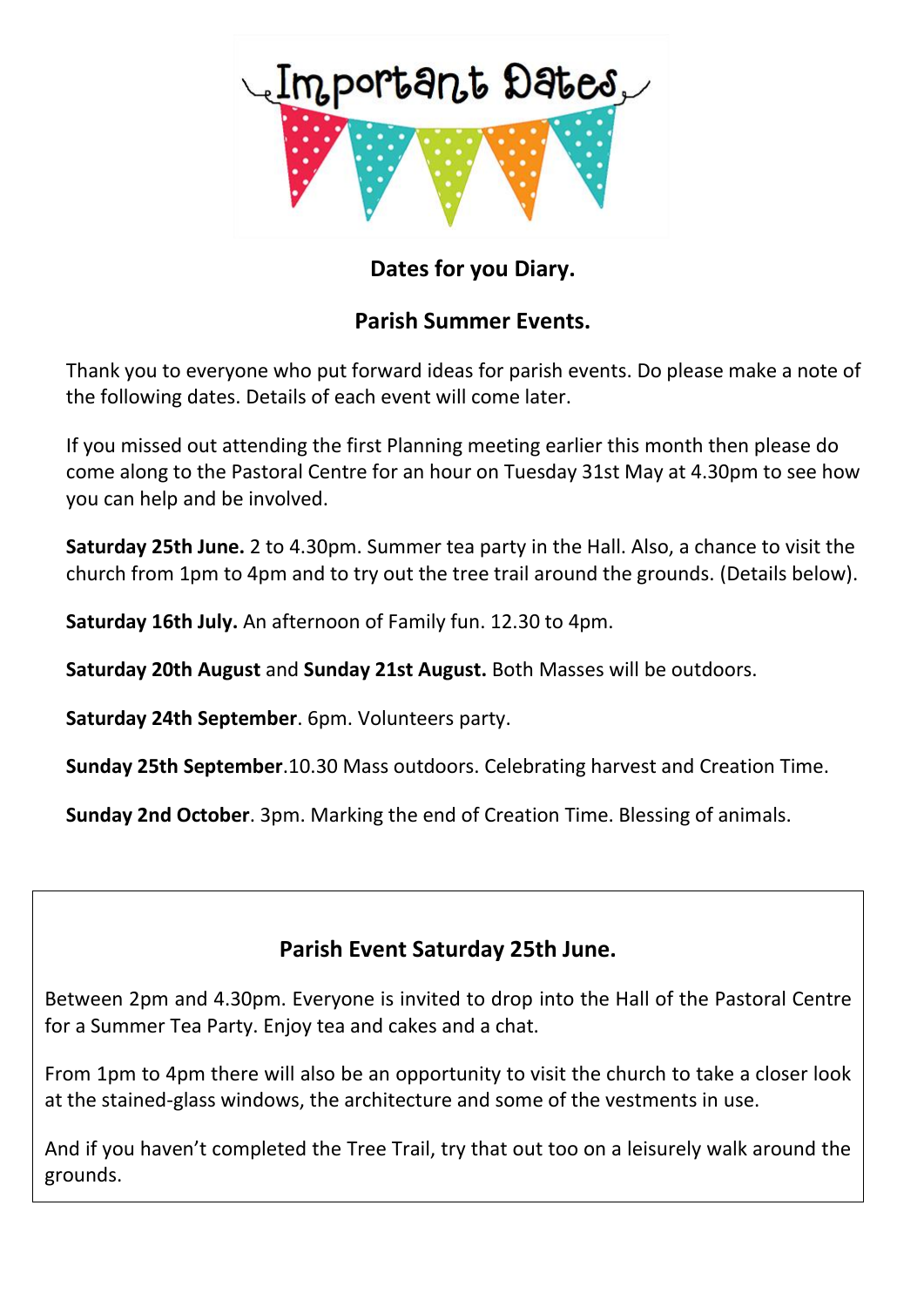#### **CHILDREN'S LITURGY**